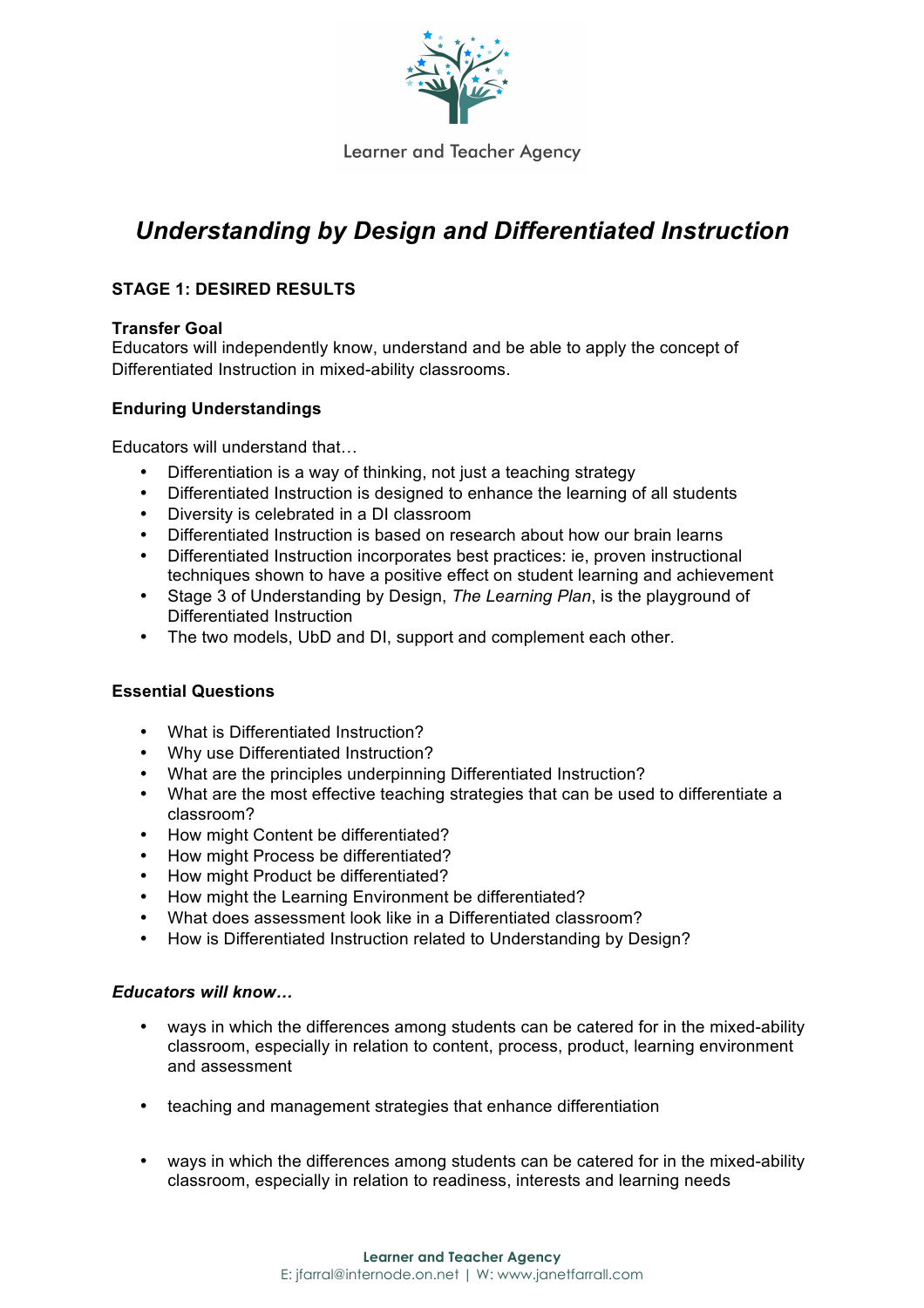

#### *Educators will be able to….*

- use their knowledge of students to develop personalised and responsive learning experiences for students
- use a variety of Differentiated Instruction strategies to differentiate their curricula
- self-assess and reflect upon their Differentiation practices in order to enhance the learning of all students

## **STAGE 2: ASSESSMENT EVIDENCE**

## **Performance Task 1**

You will construct a Teaching and Learning Unit based on the principles of Differentiated Instruction. This may be carried out individually, in pairs or triads.

The Teaching and Learning Unit will be trialled with a class and two evaluations will be conducted: one by you and one by your students.

#### **Self-assessment and Reflection**

• Written reflection

OR

#### **Performance Task 2**

You will construct a Teaching and Learning Unit based on the principles of Understanding by Design and Differentiated Instruction. This may be carried out individually, in pairs or triads.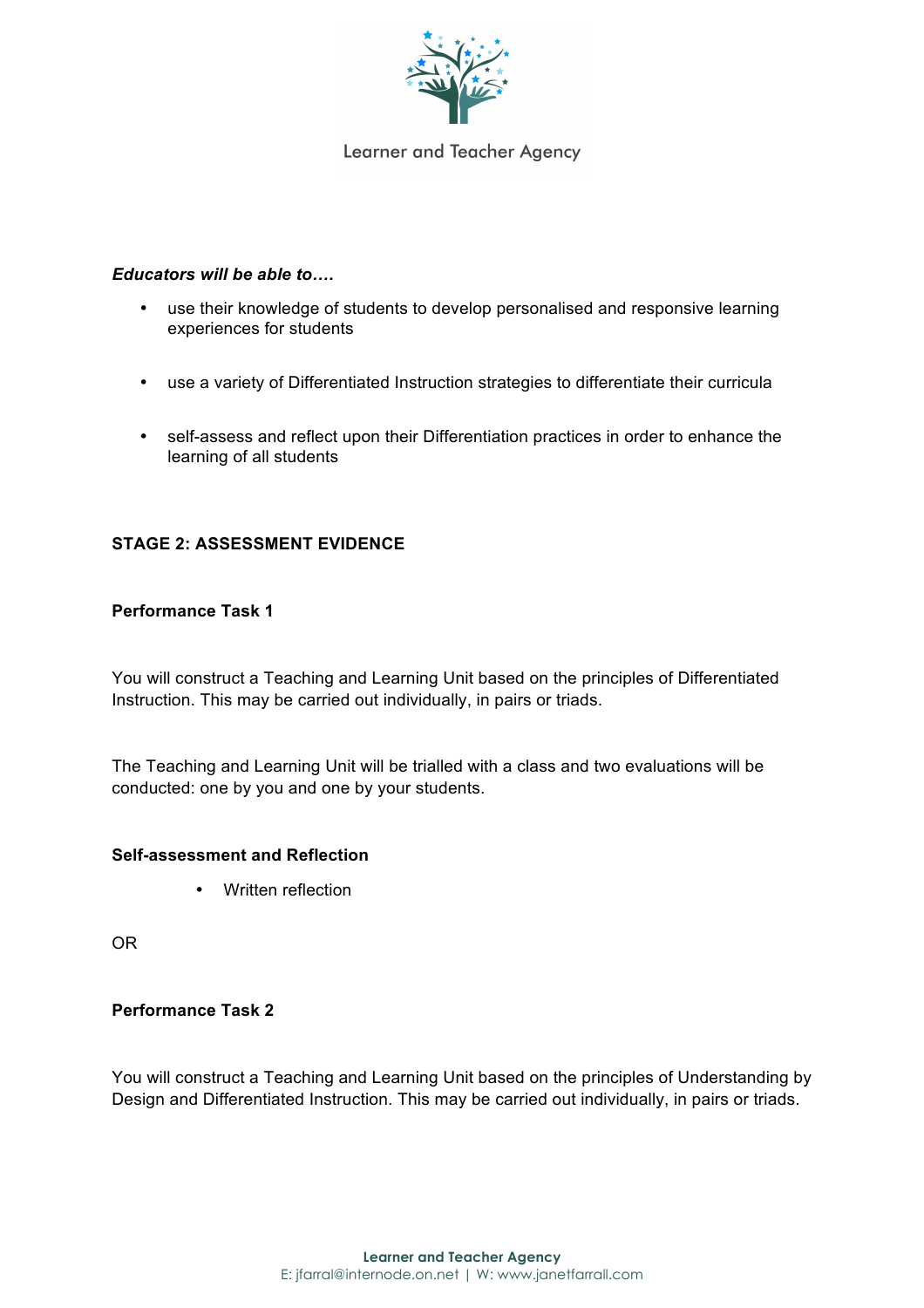

The Teaching and Learning Unit will be trialled with a class and two evaluations will be conducted: one by you and one by your students.

#### **Self-assessment and Reflection**

• Written reflection

#### **STAGE 3: LEARNING PLAN**

- 1. Concept Attainment Activity: *Differentiated Instruction*
- 2. Over a period of time, for example a term, educators will keep a journal that lists, classifies and evaluates the Differentiated Instruction strategies they have used in their classrooms.
- 3. Over a period of time, for example a term, educators will examine their Teaching and Learning units in the light of the principles of Differentiated Instruction and make adjustments to their units in order to differentiate their instruction to a greater extent.
- 4. Group Work by Faculties on each aspect of Differentiated Instruction: Content, Process, Product and Learning Environment. The task:

Construct an Attribute web (or Mind Map) that shows the ways in which relevant aspects of DI can be applied in their subject area.

- 5. Faculty Discussion: Essential Questions, Deep Understandings
- 6. Faculty Discussion: Questivities™ *Differentiated Instruction*

*OR*

Thinkers Keys: *Differentiated Instruction*

7. Faculty Peer Reviews of UbD Teaching and Learning Units.

References: